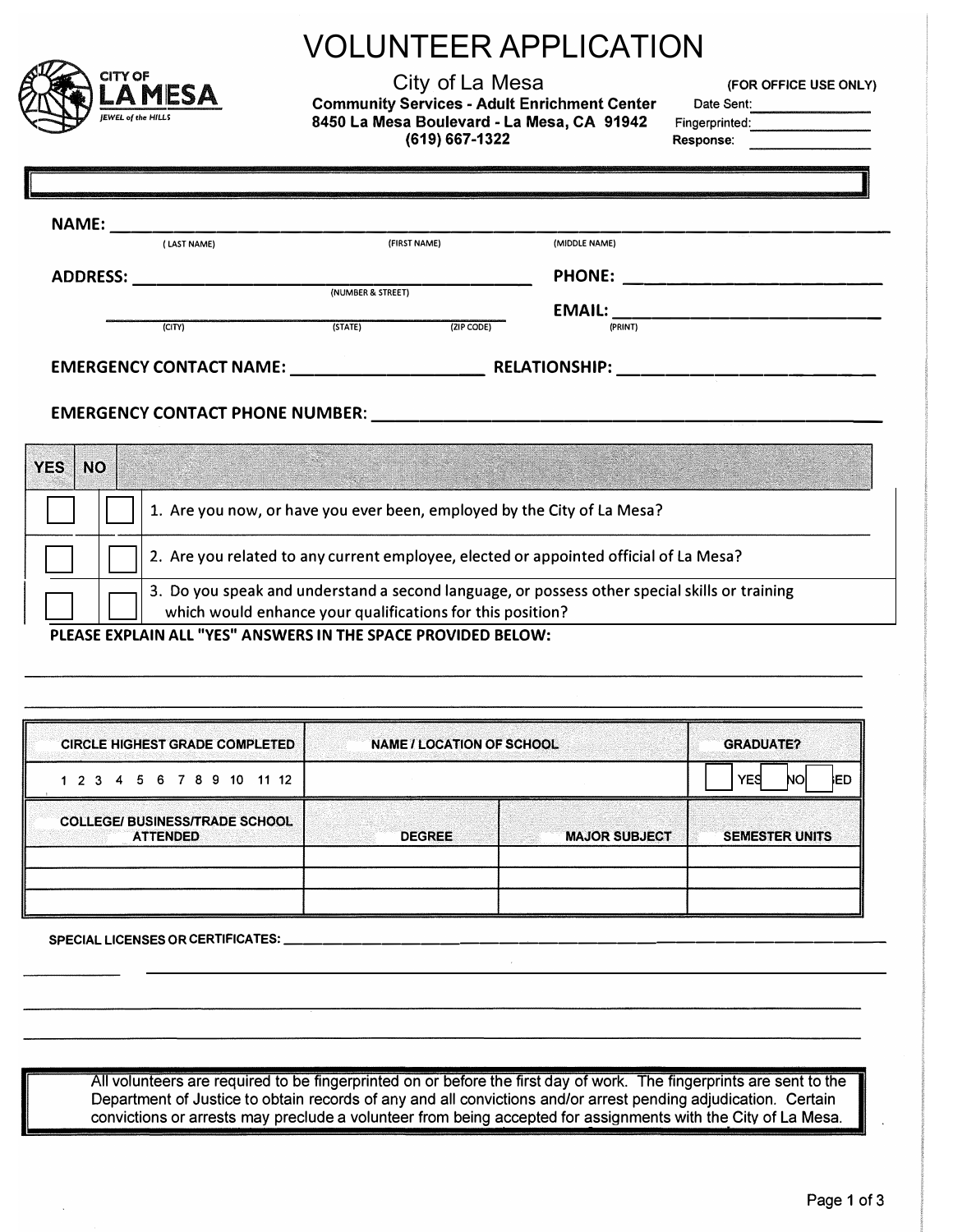|  |  | LIST AT LEAST ONE (1) PERSON <u>NOT</u> RELATED TO YOU WHO CAN BE CONTACTED AS A REFERENCE. |
|--|--|---------------------------------------------------------------------------------------------|
|--|--|---------------------------------------------------------------------------------------------|

To assist in your volunteer position placement, please answer the following questions:

Why do you want to volunteer for the City of La Mesa? 1.

2. Describe previous experience which would assist you in a volunteer assignment.

3. List your areas of interest. (for example; clerical, Community Service, Public Works, RSVP, etc.)

4. List your days and hours of availability.

and the control of the con-

Please list any additional information you wish to include concerning your qualifications or interests relating to the assignment for which you are volunteering.

 $\sim$   $\sim$